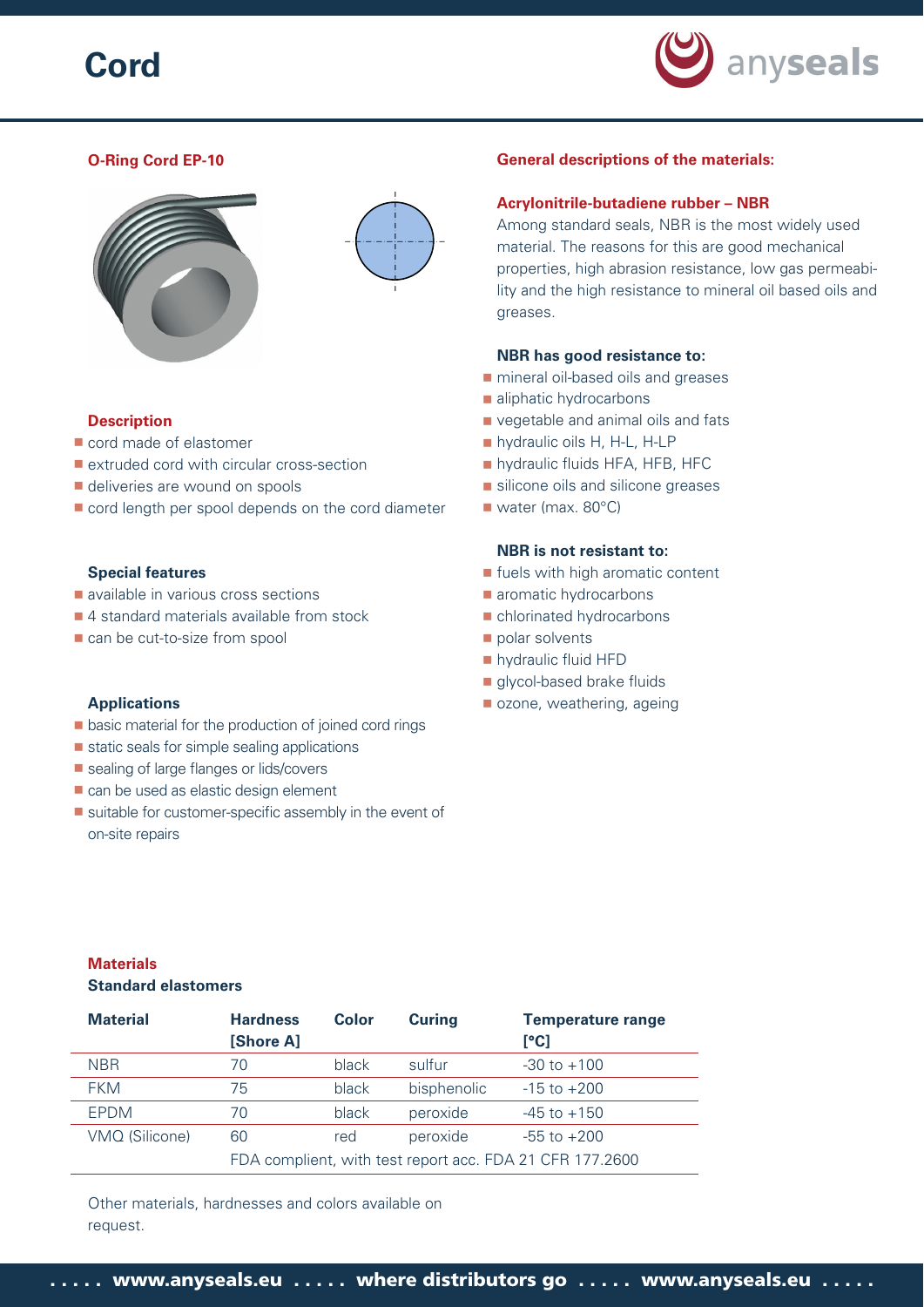# **Cord**



### **Fluoro rubber – FKM**

FKM materials have conquered many applications in which high thermal and / or chemical resistance is required. FKM also has excellent resistance to ozone, weathering and ageing. Very low gas permeability, FKM is recommended for vacuum applications.

#### **FKM has good resistance to:**

- **n** mineral oil-based oils and greases
- aliphatic hydrocarbons
- **aromatic hydrocarbons**
- chlorinated hydrocarbons
- **hydraulic fluids HFD**
- vegetable and animal oils and fats
- silicone oils and silicone greases
- **■** fuels
- non-polar solvents
- ozone, weathering, ageing

#### **FKM is not resistant to:**

- glycol-based brake fluids
- polar solvents (e.g., acetone)
- superheated steam
- **hot water**
- amines, alkalis
- **I** low-molecular organic acids (e.g., acetic acid))

#### **Ethylene propylene diene rubber – EPDM**

EPDM can be used in a wide temperature range, has good resistance to ozone, weathering and ageing and is resistant to hot water and steam.

### **EPDM has good resistance to:**

- **hot water and hot steam**
- many polar solvents (e.g., alcohols, ketones, esters) many organic and inorganic acids and bases
- **Washing brines**
- silicone oils and silicone greases
- ozone, weathering, ageing

#### **EPDM is not resistant to:**

all kinds of mineral oil products (oils, greases, fuels)

### **Silicone rubber – VMQ**

Silicone materials have excellent aging resistance, against oxygen, ozone, ultraviolet radiation and weathering and a very wide application temperature range with excellent cold flexibility. Silicone is physiologically harmless and therefore very good in food and medical product applications. Silicone has good electrical insulation properties and is highly permeable to gas. Due to the weak mechanical properties, silicone O-rings are preferably used in static applications.

#### **Silicone has good resistance to:**

- animal and vegetable oils and fats
- water (max.100°C)
- aliphatic engine and gear oils
- ozone, weathering, ageing

## **Silicone is not resistant to:**

- silicone oils and greases
- **aromatic mineral oils**
- fuels
- steam over 120°C
- acids and alkalis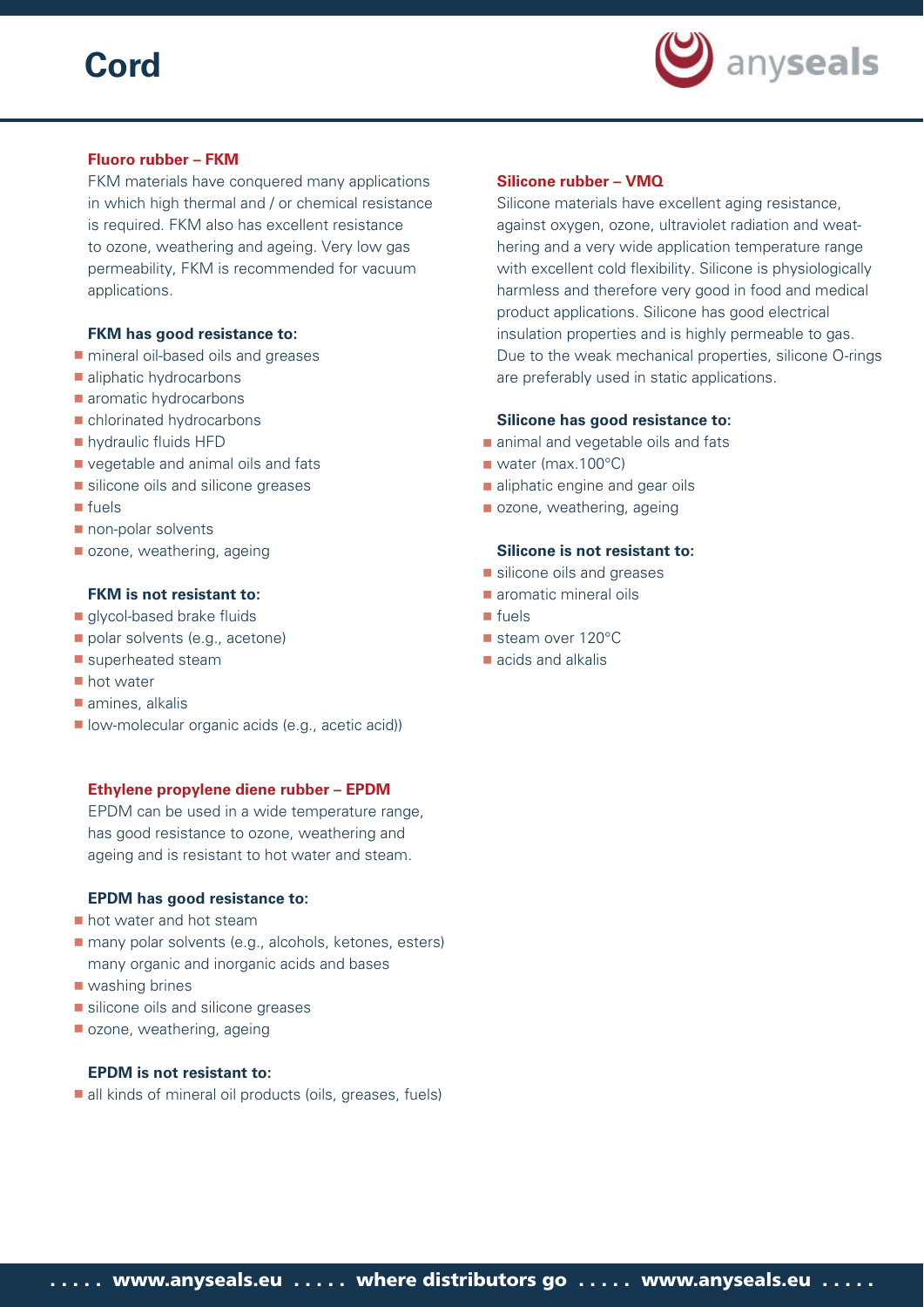## **Cord**



## **Tolerances**

Cross section tolerances pursuant to DIN ISO 3302-1 Tolerance class E1 for NBR 70, FKM 75 and EPDM 70 Tolerance class E2 for VMQ 60

| Nominal ø d2 |               | <b>Tolerance class</b> |            |  |
|--------------|---------------|------------------------|------------|--|
| over<br>[mm] | up to<br>[mm] | $E1$ [mm]              | $E2$ [mm]  |  |
| 0            | 1.5           | $\pm 0.15$             | $\pm 0.25$ |  |
| 1.5          | 2.5           | $\pm 0.20$             | $\pm 0.35$ |  |
| 2.5          | 4.0           | $\pm 0.25$             | $\pm 0.40$ |  |
| 4.0          | 6.3           | $\pm 0.35$             | $\pm 0.50$ |  |
| 6.3          | 10            | $\pm 0.40$             | $\pm 0.70$ |  |
| 10           | 16            | $\pm 0.50$             | $\pm 0.80$ |  |
| 16           | 25            | $\pm 0.70$             | ±1.00      |  |
| 25           | 40            | $\pm 0.80$             | ±1.30      |  |
| 40           | 63            | ±1.00                  | ±1.60      |  |



#### **Bonding**

A suitable cyano-acrylylate adhesive or a 2-component glue should be used when joining the cord to cord rings.

Good results can be achieved with the following types of adhesive, as an example:

| <b>Material</b> | <b>Adhesive</b>          | <b>Primer</b>                   | <b>Thermal stability of the</b> |
|-----------------|--------------------------|---------------------------------|---------------------------------|
|                 |                          |                                 | joint                           |
| <b>NBR</b>      | Loctite <sup>®</sup> 406 |                                 | $80^{\circ}$ C                  |
| <b>FKM</b>      | l octite® 406.           | Loctite <sup>®</sup> Primer 770 | $80^{\circ}$ C                  |
| <b>FPDM</b>     | Loctite® 406.            | Loctite® Primer 770             | $80^{\circ}$ C                  |
| VMQ (Silicon)   | Loctite® 406.            | Loctite <sup>®</sup> Primer 770 | $80^{\circ}$ C.                 |

- **part on the indicaty** roughen both ends to be joined slightly with abrasive paper before the actual bonding
- de-grease both ends with a suitable solvent
- condition both ends with primer (recommended for FKM, EPDM and VMQ)
- carry out the bonding as instructed by the manufacturer

The adhesive joint will determine the maximum rating as regards temperature, elongation etc.